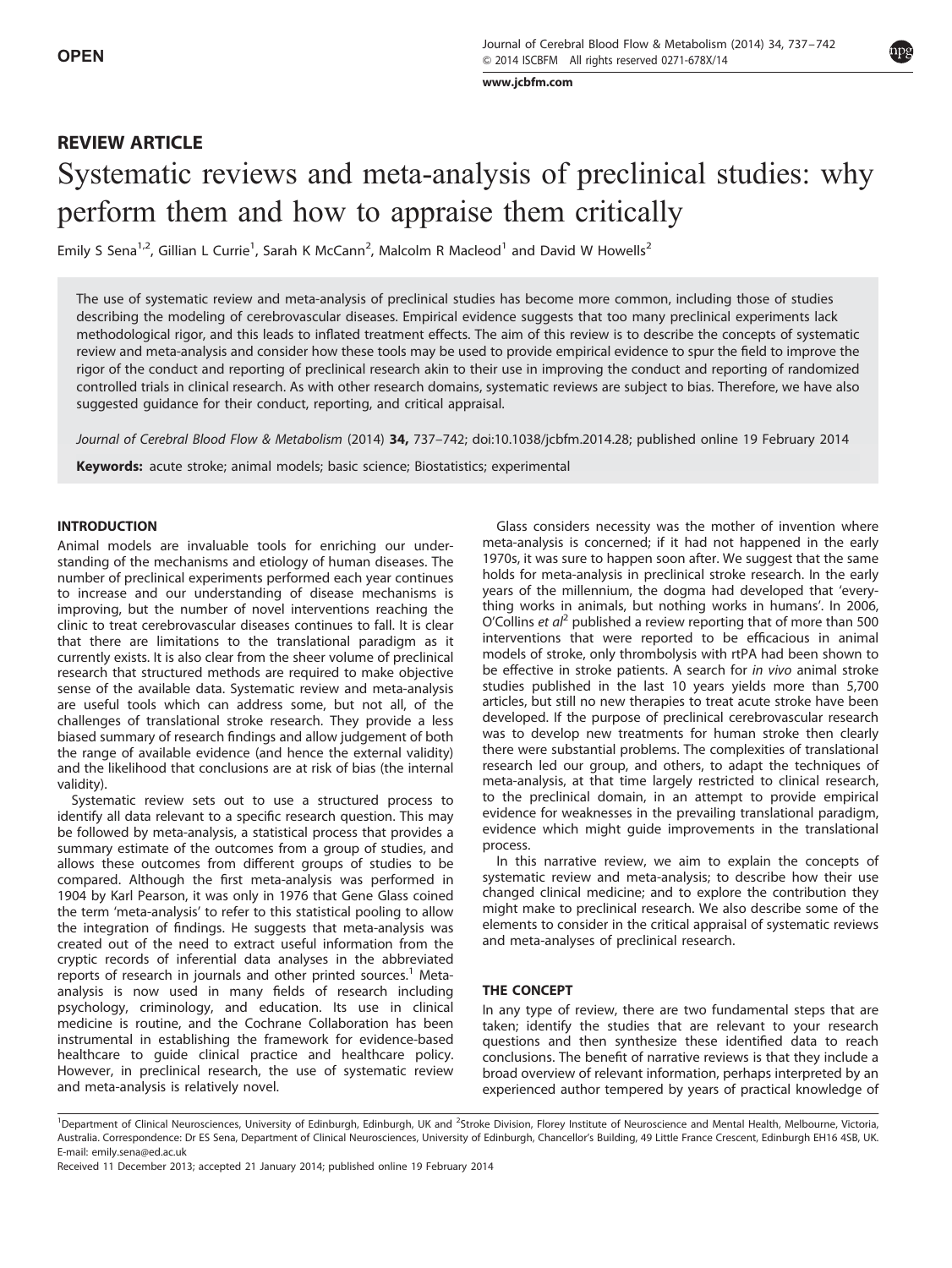the field; in many cases, they are highly useful. Unfortunately, they also have limitations. The selection methods used to identify studies that contribute to the review are often not transparent. The credence given to individual studies is inherently subjective and often unclear. Often, the reviewer themselves may be unable to articulate the processes through which they reached the conclusions presented. Systematic reviews are not bias free, but the transparency of the methods used are designed to reduce bias. In a systematic review, the researcher is required to outline aims, objectives, and methodology. The principle is that an independent researcher could perform the same identification process and yield the same data set. As is often the case, in the interpretation of primary research studies, the conclusions drawn from a meta-analysis may differ from one reviewer to the next. However, the transparency and objectivity of the techniques used provide a framework for these discussions.

The data synthesis process in meta-analysis has a number of steps once the individual studies have been identified. First, the effect sizes of individual studies are determined. This is often a treatment effect that is a measure of the difference between control and treatment groups. Effect sizes are not limited to effects of drugs, but may represent a relationship between any two variables. Second, the precision of an effect size is determined by its standard error. The broad aim is to calculate an average effect size across the studies, termed the summary estimate of effect. Third, because some effect sizes are more precise than others, this averaging process is often weighted so that more precise studies are given more weight in a meta-analysis than less precise ones. Finally, the differences between the component effect sizes—the heterogeneity–are assessed. We expect variation of effect sizes to occur due both to random error and to real differences in experimental design. In our view, it is this exploration of sources of heterogeneity—the identification of those aspects of experimental design that cause exaggerations or underestimations in treatment effects, or those aspects of drug delivery that give maximum efficacy—which is the true strength of metaanalysis. However, because we are simply observing a ''cohort'' of experiments, rather than testing the impact of these influences experimentally, findings from meta-analysis should be considered hypothesis generating rather than confirmatory.

# IN CLINICAL RESEARCH

Although systematic reviews and meta-analyses are now routinely used by medical researchers to inform practice and policy, they also had a pivotal role in providing empirical evidence of the impact of bias in the conduct of controlled clinical trials. Chalmers and others provided evidence that studies that do not adequately mask treatment allocation are associated with bias and inflated treatment effects. $3,4$  In the hierarchy of evidence randomized controlled trials are now considered the gold standard in clinical trial design. Conceptually, the ability of randomization to account for systematic differences in factors, known or unknown, between groups that may affect outcome is apparent; as is ensuring that preconceived views of patients and clinicians do not bias the assessment of outcomes.<sup>[5](#page-5-0)</sup> But it required empirical evidence to revolutionize clinical research and to convince trialists of the importance of methodological rigor in both the conduct and reporting of their studies. $6$ 

# WHAT COULD META-ANALYSIS DO FOR PRECLINICAL RESEARCH?

Across the modeling of a number of cerebrovascular diseases, there is a considerable volume of often conflicting data. Systematic review and meta-analysis can be used to describe which interventions have been tested in models of disease, to provide an indication of the attrition rate of interventions (i.e., the number of interventions not progressing to clinical trial), and to describe the range of conditions under which efficacy has been tested. Furthermore, pooling data using meta-analysis can be used to assess both the overall efficacy of an intervention and the impact of factors relating to internal and external validity, giving valuable insights into the causes of translational successes and failures.

In recent years we, and others, have presented empirical evidence that suggests that the usefulness of data from experiments testing drug efficacy in animal models of various neurologic diseases may be substantially impaired by limited methodological quality, limited generalizability, and by significant publication bias.

# Methodological Quality

In an experiment, the credibility of the inferred causal relationship between treatment and outcome is dependent upon on the statistical power and internal validity.

Preclinical animal research is confounded by pressures to reduce the number of animals used because of concerns about cost, time, ethics, and practicalities of disease modeling that might lead to studies either being underpowered or of unknown power. Determining the required sample size to answer a research question is crucial. Too small and the results are imprecise and lack statistical power. Too large and unnecessary costs are incurred. A priori sample size calculations also provide assurance that animals are not added to a study incrementally in response to (unreported) interim analyses.

The internal validity of an experiment ensures that the changes observed in outcomes are due to an induced change in one or more of the independent variables rather than some other confounding factor. The internal validity of an experiment may be threatened by a range of biases. These include, but are not limited to, selection bias, performance bias, and detection bias. Selection bias occurs when there are systematic differences between study groups at the start of an experiment. Performance bias occurs when systematic differences occur in how the groups are handled during a study and detection bias occurs when systematic differences occur between groups in how outcomes are ascertained, diagnosed, or verified. Measures to reduce the impact of these biases include randomization, allocation concealment and masked assessment of outcome.

Systematic review and meta-analysis of experimental studies covering a range of neurologic disorders have provided evidence that few studies take measures to reduce bias or perform formal power calculations to determine sample size ([Table 1\)](#page-2-0).

Meta-analysis can be used to assess the impact of methodological quality on reported outcomes. Unfortunately, sample size calculations are so seldom reported that it has not been possible to assess whether performing a sample size calculation influences outcome. However, in animal models of experimental autoimmune encephalomyelitis, we showed that reported efficacy was largest in the smallest studies<sup>[11](#page-5-0)</sup> ([Figure 1\)](#page-2-0).

Fortunately, we have been able to generate empirical evidence describing the impact of reporting of measures to reduce bias on outcome. In a meta-analysis of therapeutic hypothermia in experimental stroke, we observed treatment effects were 10% larger in non-randomized studies and 8% larger in unmasked studies than those that did take these measures to reduce bias.<sup>[12](#page-5-0)</sup> Similarly, in a meta-analysis of NXY-059 in experimental stroke, NXY-059 was reported to be 30% more effective in studies that were not randomized or masked than in studies that reported randomization and blinding.<sup>[13](#page-5-0)</sup>

# External and Construct Validity

If preclinical models of disease are to inform human health, experiments require external validity and the models used require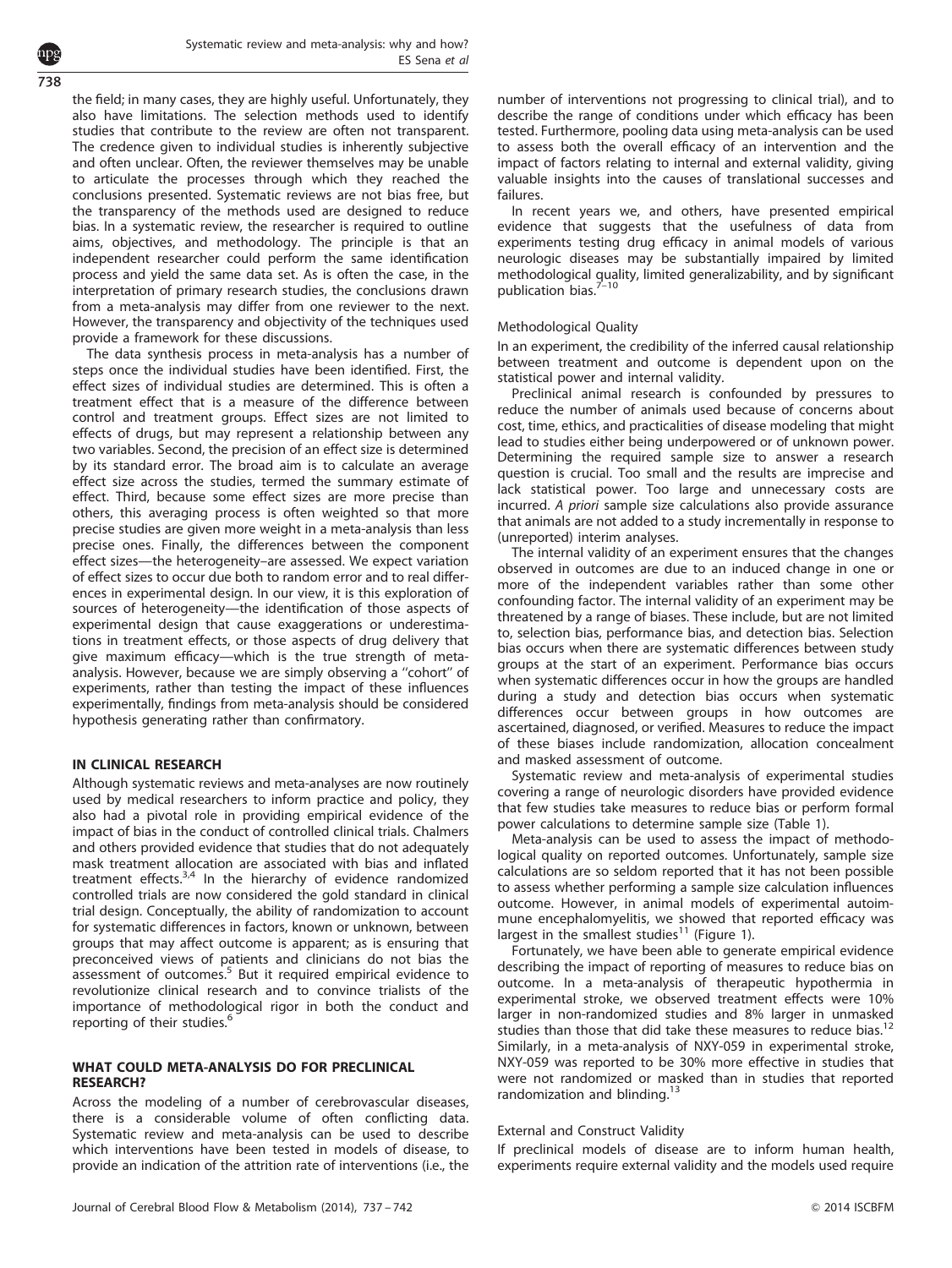| v. |    | I<br>۰.<br>۰. |  |
|----|----|---------------|--|
|    | ۰. | I             |  |

<span id="page-2-0"></span>

|                                           | Number of<br>publications | Masked assessment of<br>outcome (%) | Random allocation to<br>group (%) | Allocation<br>concealment (%) | Sample size<br>calculation (%) |
|-------------------------------------------|---------------------------|-------------------------------------|-----------------------------------|-------------------------------|--------------------------------|
| Alzheimer's<br>disease $30$               | 428                       | 95 (22)                             | 67(16)                            | <b>NA</b>                     | 0(0)                           |
| Multiple sclerosis <sup>11</sup>          | 1,117                     | 178 (16)                            | 106(9)                            | <b>NA</b>                     | 2 (< 1)                        |
| Parkinson's disease <sup>31</sup>         | 252                       | 38 (15)                             | 40 (16)                           | <b>NA</b>                     | 1 (< 1)                        |
| Intracerebral<br>hemorrhage <sup>32</sup> | 88                        | 43 (49)                             | 27(31)                            | 7(8)                          | 0(0)                           |
| Focal ischemia                            |                           |                                     |                                   |                               |                                |
| NXY 05913                                 | 9                         | 4(44)                               | 3(33)                             | 5(56)                         | 2(22)                          |
| Hypothermia <sup>12</sup>                 | 101                       | 38 (38)                             | 36 (36)                           | 4(4)                          | 0(0)                           |
| Erythropoietin <sup>33</sup>              | 19                        | 8(42)                               | 7(37)                             | 4(21)                         | 0(0)                           |
| Tirilazad <sup>34</sup>                   | 18                        | 13 (72)                             | 12(67)                            | 1(6)                          | 0(0)                           |
| tPA <sup>14</sup>                         | 113                       | 24(21)                              | 42 (37)                           | 23(20)                        | 8(7)                           |



Figure 1. The effect of the mean sample size on the estimate of effect size for neurobehavioural score in models of encephalomyelitis. The horizontal gray bar represents the 95% confidence limits for the summary estimate of effect. The vertical error bars represent the 95% confidence intervals for the individual estimate. The widths of the bar represent the log of the number of animals contributing to that comparison.

construct validity; both types of validity relate to the generalizability of a study. External validity refers to the ability to generalize the findings to different measures, settings, and times. Construct validity refers to adequate representation of theoretical constructs, in disease modeling this may be threatened where only specific characteristics of a complex disease are modeled. Aspects of both these validity types are clearly disease specific. For example, in the modeling of ischemic stroke, associated co-morbidities, age of animals, and the time to treatment are important factors. Using systematic review, we have identified that the majority of preclinical stroke studies use young male normotensive rats. Furthermore, meta-analysis has also provided evidence of no detectable effect of either tissue plasminogen activator or NXY-059 in hypertensive animals, $13,14$  which would appear to be concordant with results in humans.

The most common recommendations from preclinical research guidelines to improve external validity are that experiments should be replicated in different models of the same disease, in different species and that findings should be replicated independently[.15](#page-5-0) Others recommend that the time that treatment is started after disease/injury induction should be realistic in terms of what is possible in the clinic.<sup>[16](#page-5-0)</sup> The most common recommendations to improve construct validity include characterization of disease phenotype in the animal model before experimentation, matching the model to the human disease and matching outcome measures to the clinical setting.<sup>[15](#page-5-0)</sup>

# Reporting Bias

The validity of a systematic review may be limited by reporting biases of the component studies. It has long been recognized that neutral studies often remain unpublished or take longer to get published than those reporting statistically significant results. They are also more likely to be published in journals of low impact or in languages other than English.<sup>17</sup> Such work is less likely to be identified in narrative and even in systematic review, and such publication bias can lead to the overstatement of summary effects in meta-analysis. Published meta-analyses now routinely report the presence or lack of publication bias in their reviews.

Data from meta-analyses of 525 unique publications and 16 interventions tested in models of experimental stroke were combined and imprecise study effects consistent with publication bias were seen in funnel plot asymmetry and confirmed with Egger Regression ([Figures 2A and 2B\)](#page-3-0). Using a meta-analytical technique known as trim-and-fill that imputes theoretical missing studies, the overall efficacy was significantly reduced from 30.1% (28.7 to 31.6%) to 23.3% (21.7 to 24.9%), a relative overstatement in efficacy of 31%. Two hundred studies were deemed to be missing and were 'filled' into the data set [\(Figure 2C\)](#page-3-0). Furthermore, only 2% of publications reported no significant treatment effects.

Other reporting biases that are less commonly assessed in systematic reviews include selective outcome reporting and selective analysis reporting. These biases may occur where many outcome measures are assessed or many statistical analyses are performed but only the 'best' results are presented. This in turn leads to a body of evidence with an inflated proportion of<br>statistically significant results.<sup>[18](#page-5-0)</sup> In a review of 160 meta-analyses including 4,445 experiments from the modeling of six neurologic disorders (Alzheimer's, encephalomyelitis, focal ischemia, intracerebral hemorrhage, Parkinson's disease, and spinal cord injury) we assessed, using the Excess Significance Test, whether too many of the individual studies in the meta-analyses reported statistically significant results.<sup>[10](#page-5-0)</sup> We expected 21% of the results to be significant but observed 39% significant results, suggesting the presence of bias in this data set. These issues may, in part, be addressed by the use of published protocols.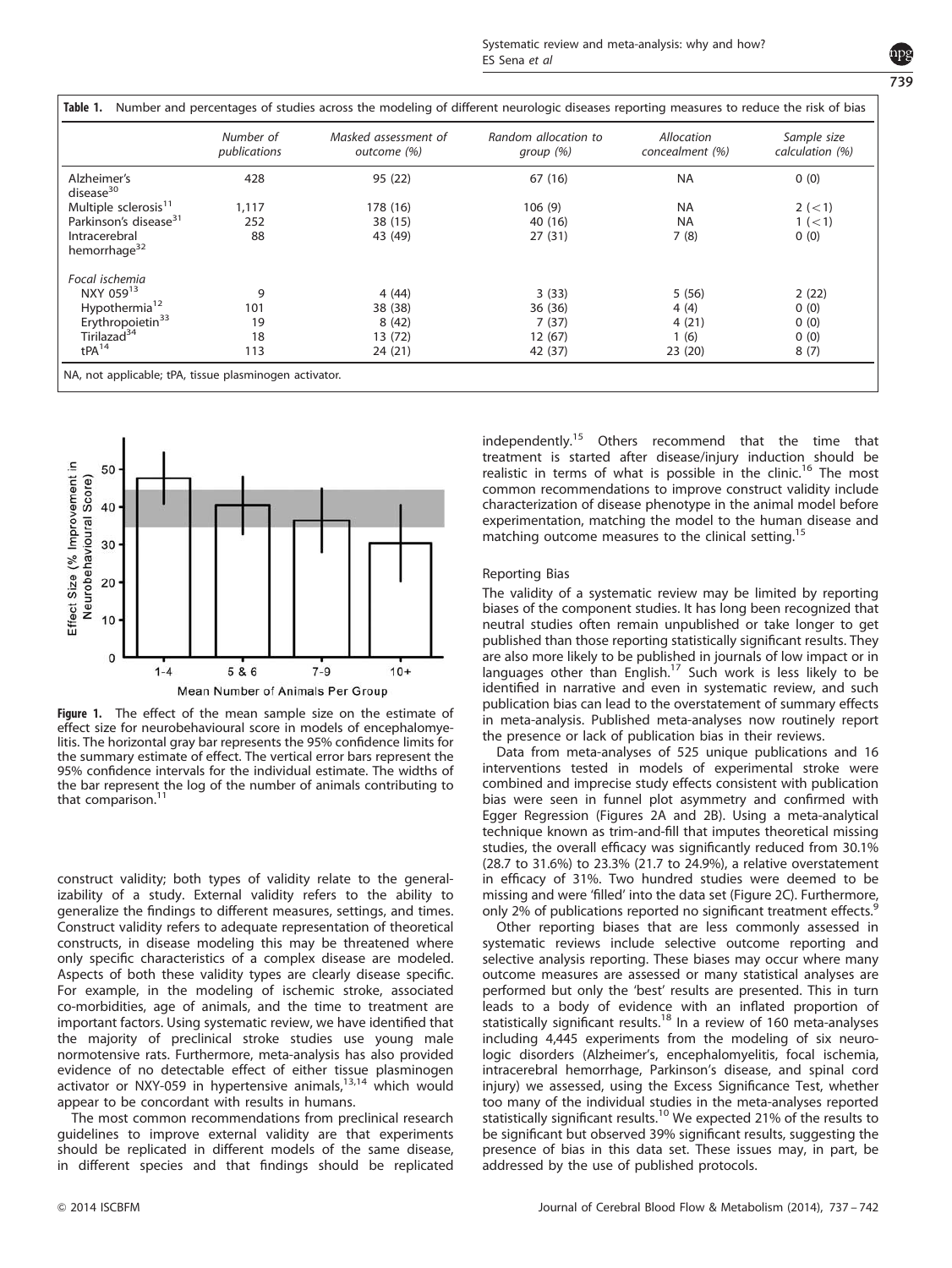<span id="page-3-0"></span>740



Figure 2. Publication bias. Plots describing (A) funnel plot, (B) Egger regression, and  $(C)$  trim-and-fill.<sup>[9](#page-5-0)</sup>

# HOW TO APPRAISE CRITICALLY A SYSTEMATIC REVIEW AND META-ANALYSIS OF PRECLINICAL STUDIES

In a systematic review of systematic reviews of preclinical studies, Mignini and Khan found that 30% specified a testable hypothesis, 27% performed a literature search without language restrictions, 17% assessed for the presence of publication bias, half assessed study validity, and 2% investigated sources of heterogeneity.<sup>[19](#page-5-0)</sup> As with any type of research, systematic reviews and meta-analyses are susceptible to bias, and it is only through clear reporting of what was done that it is possible to assess this risk of bias.

As systematic reviews and meta-analyses of preclinical research become more common, a number of different approaches have been used and readers—and reviewers—need to be able to assess whether the methodologies used are sound and the interpretation is valid. However, we are not aware of any study that provides empirical evidence of the presence or magnitude of the risk of bias associated with different aspects of the conduct or reporting of systematic reviews and meta-analyses of data from in vivo experiments.

Without such data, guidelines have less validity, but in a developing field, it is, we believe, reasonable to make some recommendations, based in part on our experience in conducting such reviews and in part on guidelines in other, related fields. In [Table 2](#page-4-0), we make some recommendations for reporting systematic reviews and meta-analyses of animal studies using key elements of the guidelines proposed by Peters et  $a^{20}$  $a^{20}$  $a^{20}$  that are akin to the PRISMA guidelines for the reporting of systematic reviews and meta-analyses of healthcare interventions in human clinical studies.<sup>[21](#page-5-0)</sup> We suggest the following steps should be considered in the critical appraisal of a systematic review and meta-analysis ([Table 3](#page-4-0); adapted from Garg et  $aI^{22}$  $aI^{22}$  $aI^{22}$ ).

## Does the Study Follow a Pre-Specified Protocol?

If a protocol exists, the manuscript should provide a reference to where it might be found.

A pre-specified written protocol is likely to improve the standard of a systematic review and meta-analysis by reducing the risk of 'data dredging' and post hoc revisions of study aims. Making the protocol publicly available to the research community also allows reviewers to obtain feedback on drafts through peer review. It is often the case that protocols evolve during the course of the review in light of clearer understanding of the research field and the data available; if such iterations occur, the changes should be justified and the date of these changes should be given in a revised protocol. The protocol should clearly define the research question, objectives, inclusion criteria, search strategy, data collection processes, and data analysis plan. A protocol should allow readers to judge whether the final study did indeed follow a pre-specified plan.

#### Was the Research Question Focused and Clearly Defined?

The manuscript should provide a clear statement of the research question that is addressed

As with any study, the research question of a systematic review and meta-analysis needs to be focussed and clearly defined. It also needs to be appropriate to the type of study being performed, and its answer meaningful to the field.

#### Are the Inclusion Criteria Appropriate?

The manuscript should define clear inclusion and exclusion criteria relating to the identification of relevant publications.

The reader should be confident that the eligibility criteria for inclusion in a systematic review are not biased and are appropriate to the research questions being asked. The scope of the inclusion criteria determines the validity of the conclusions drawn. There has been a debate on how broad or narrow the selection process should be; $^{23}$  $^{23}$  $^{23}$  some argue that only studies that meet a high standard of methodological quality should be included $^{24}$  $^{24}$  $^{24}$ while others argue that meta-analyses should deal with the good, bad, and indifferent of included studies.<sup>[1](#page-5-0)</sup> There is no correct approach but the degree of caution with which the results are interpreted and conclusions drawn should take this into account. Some reviews are restricted to studies published in English, we suspect because of the ease of data abstraction. Language bias occurs if studies performed in non-English speaking countries are more likely to publish their statistically significant results in English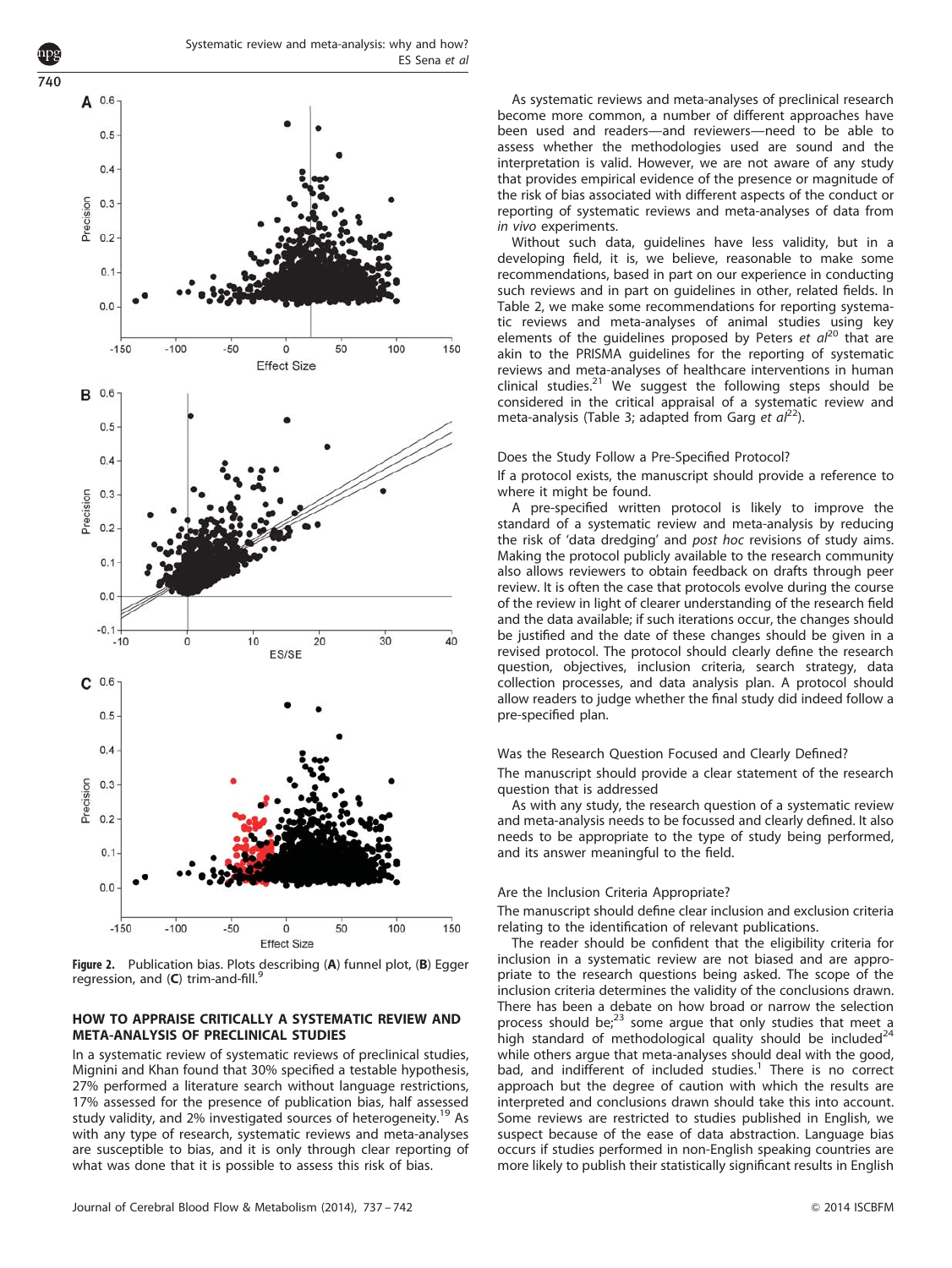

<span id="page-4-0"></span>

| Guidelines for reporting systematic reviews and meta-analyses of animal studies<br>Table 2. |                                                                                                                                                                            |  |  |  |
|---------------------------------------------------------------------------------------------|----------------------------------------------------------------------------------------------------------------------------------------------------------------------------|--|--|--|
| Title                                                                                       | Identify the report as a systematic review and/or meta-analysis of animal experiments.                                                                                     |  |  |  |
| Abstract                                                                                    | Provide a structured abstract covering the following: objectives, data sources, review methods, results, and                                                               |  |  |  |
|                                                                                             | conclusion.                                                                                                                                                                |  |  |  |
| Introduction                                                                                | Clearly defined and focussed research question.                                                                                                                            |  |  |  |
| Methods                                                                                     |                                                                                                                                                                            |  |  |  |
| Protocol                                                                                    | Indicate if a protocol exists and where it can be found (i.e., web address).                                                                                               |  |  |  |
| Searching                                                                                   | Describe the information sources in detail, including keywords, search strategy, any restrictions, and special efforts to<br>include all available data.                   |  |  |  |
| Selection                                                                                   | Describe the inclusion and exclusion criteria.                                                                                                                             |  |  |  |
| Validity and quality<br>assessment                                                          | Describe the criteria and process used to assess validity.                                                                                                                 |  |  |  |
| Data abstraction                                                                            | Describe the process or processes used (e.g., completed independently, in duplicate).<br>Describe whether aggregate data or individual animal data are abstracted.         |  |  |  |
| Study characteristics                                                                       | Describe the study characteristics relevant to your research question.                                                                                                     |  |  |  |
| Quantitative data                                                                           | Describe the principal measures of effect, method of combining results, handling of missing data; how statistical                                                          |  |  |  |
| synthesis                                                                                   | heterogeneity was assessed; and any assessment of publication bias—all in enough detail to allow replication.                                                              |  |  |  |
| Results                                                                                     |                                                                                                                                                                            |  |  |  |
| Flow chart                                                                                  | A meta-analysis profile summarizing study flow giving total number of experiments in the meta-analysis.                                                                    |  |  |  |
| Study characteristics                                                                       | Descriptive data for each experiment.                                                                                                                                      |  |  |  |
| Ouantitative data                                                                           | Present simple summary results (e.g., forest plot); identify sources of heterogeneity, impact of study quality, and                                                        |  |  |  |
| synthesis                                                                                   | publication bias.                                                                                                                                                          |  |  |  |
| <b>Discussion</b>                                                                           | Summarize the main findings; discuss limitations;<br>provide general interpretation of the results in the context of other findings, and implications for future research. |  |  |  |
| Funding                                                                                     | Describe sources of funding for the review and other support. The role of funders should be presented.                                                                     |  |  |  |
| Conflict of interest                                                                        | Any potential conflict of interests should be reported.                                                                                                                    |  |  |  |

Table 3. Points to consider in the critical appraisal of systematic reviews and meta-analyses of animal studies

- 1. Does the study follow a pre-specified protocol?
- 2. Was the research question focused and clearly defined?

3. Are the inclusion criteria appropriate?

4. How comprehensive was the search strategy?

- 5. Was the data abstraction from each study appropriate?
- 6. Were the data pooled appropriately?

language journals and non-significant results in non-English language journals.<sup>[25](#page-5-0)</sup> The impact of language bias on systematic reviews of preclinical data is yet to be determined. It may not be always practical to translate all non-English studies, but the reviewers should at least identify and report how many studies were excluded for reason of language. This is usually possible as titles and abstracts are often translated even if the full papers are not.

# How Comprehensive was the Search Strategy?

The manuscript should define the search strategy, including the search terms used, the databases searched, and the date(s) of the search(es).

The number of investigators screening publications for inclusion, and the method for dealing with inconsistencies, should be described.

Identifying relevant studies for a systematic review can be arduous. Biomedical journals are the most common source of relevant data and these are identified via the searching of bibliographic databases. A range of bibliographic databases should be searched as no database has complete coverage of all health-related literature. The core databases used are Medline and Embase; Medline is often searched via PubMed, but other search services may be used. Embase indexes more European and Asian journals and has roughly a 60% overlap with Medline. There are other sources of data that may be appropriate, including other specialized databases, conference proceedings, personal communications, and books.

The search strategy used needs to be comprehensive enough to identify most relevant studies. The screening of identified studies for inclusion is susceptible to random error and may be subjective. For this reason, we advise that two independent reviewers screen studies for inclusion, and the number of reviewers should be reported in the manuscript.

A comprehensive search reduces the possibility of publication bias in a review. Publication bias may be present because of an incomplete search of the literature or because the studies themselves are not in the public domain to be identified in the search process. There are various techniques for assessing for the presence and impact of publication bias in a meta-analysis<sup>[17](#page-5-0)</sup> that reviewers should consider.

## Was the Data Abstraction from Each Study Appropriate?

The choice of data (times, outcome measures) to be extracted from each publication should be defined.

The number of investigators extracting data from publications, and the method for dealing with inconsistencies, should be described.

The reviewers should be rigorous and their methods reproducible in extracting data for included studies. Ideally, this process should also be performed by two independent reviewers. The assessment of methodological quality of included studies should be reported. Understanding the rigor and validity of included studies is important in the interpretation of the conclusions drawn.

# Were the Data Pooled Appropriately?

The manuscript should identify a primary outcome variable or the statistical limits to any subdivision of the data.

The manuscript should describe the method of pooling of data and provide summary estimates, estimates of uncertainty (e.g. 95% confidence intervals), and a measure of heterogeneity  $(e.g. Q, I^2)$ .

The statistical pooling of aggregate data in a meta-analysis gives greater weight to more precise studies. The assumption of this pooling may be performed under a 'fixed' or 'random' effects